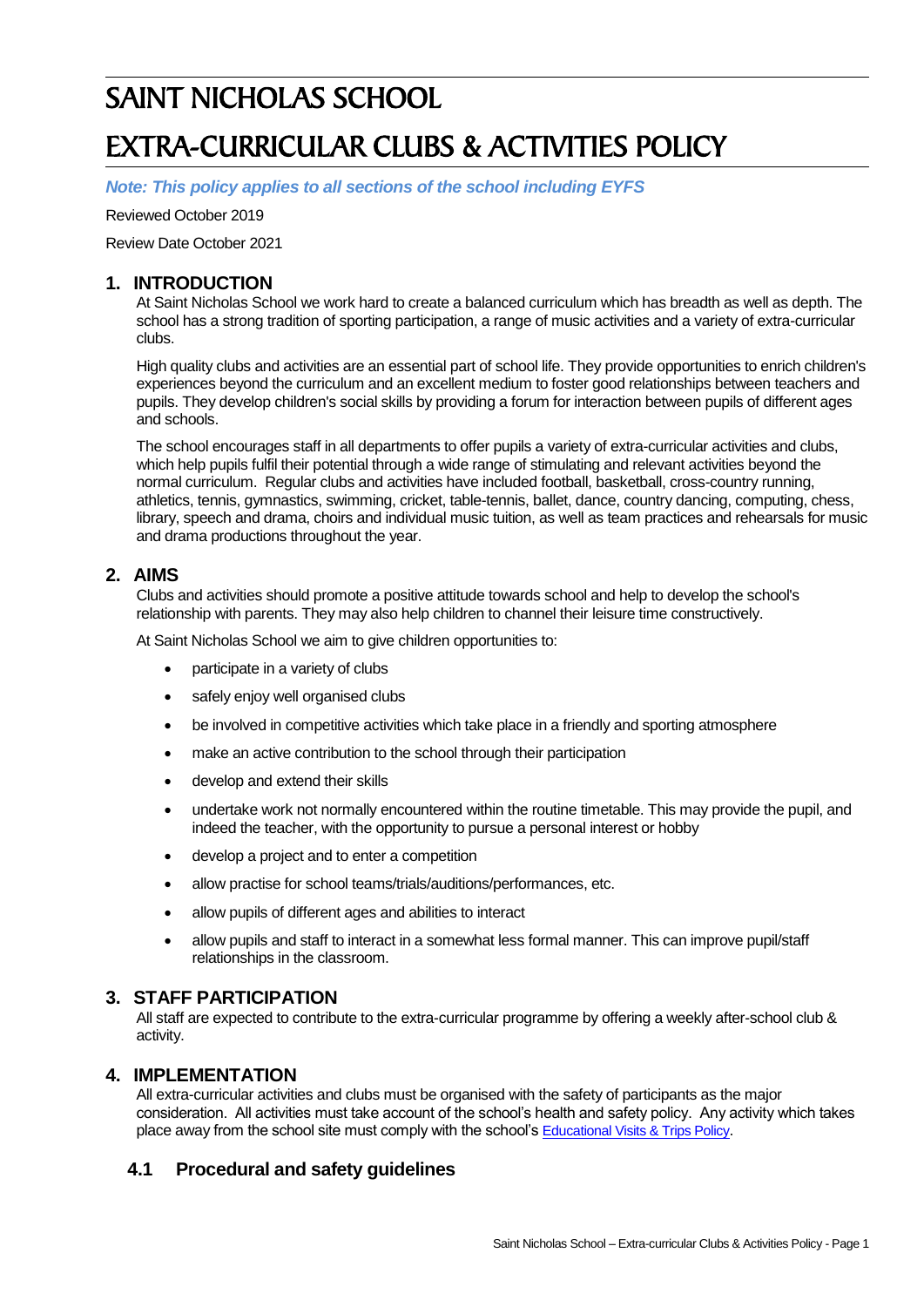All after school clubs and activities must adhere to the following procedural and safety guidelines:

- Any teacher intending to begin a new club must consult the Deputy Head for approval. A new list of clubs will be co-ordinated by the office manager at the beginning of each term.
- Efforts will be made to ensure that children in each year group have a variety of clubs from which to choose.
- Parents of children in Key Stage 1 must be asked to sign a form giving permission for their child to attend a club. Parents must be informed of the finishing time for the club.
- All clubs must finish promptly at the specified time. The teacher in charge has the same duty of care as at the end of the school day. The child must be supervised until they are collected by the teacher in charge of the club/activity.
- If a child is regularly not collected on time at the end of a club, this child could be prevented from remaining in or joining a club.
- If a child does not attend an activity or a club without good reason for an unacceptable number of weeks, they will be removed from the register. Parents will be informed if this happens.
- Any pupil who persistently misbehaves or disrupts a club will be removed from the register and parents will be informed.
- If a child wishes to withdraw from a club they must ask their parents to contact the school so that we are aware that they are withdrawing with parental permission.
- No child should be taken off site unless the usual off-site procedures have been followed.

# **4.2 Cancelling an activity**

- A club should only be cancelled after discussion with the Deputy Head. Where possible,
	- $\circ$  parents will be given 24 hours written notice. If 24 hours written notice is not possible.
	- $\circ$  parents will be contacted by telephone. If they cannot be contacted by telephone,
	- $\circ$  children should be properly supervised at school until the usual ending time for the club.

# **5. RECORDING PARTICIPATION & ACHIEVEMENTS**

#### **5.1 Registers**

A list of children who are taking part in each club will be kept by the organiser of each club and communicated to the Headmaster or Deputy Head on request. A register will be taken at the beginning of each club.

# **5.2 Encouraging and monitoring participation**

It is part of the form or class teacher's role to monitor over or under commitment, and to discuss these issues with parents, pupils and colleagues as appropriate. Tutors and staff running activities must work efficiently with the Deputy Head to ensure that records of participation are properly maintained.

# **5.3 Conflicts of commitment**

Pupils should not be put under undue pressure to participate in one aspect of the school's extra curricular provision at the expense of another. Any conflicts of commitment should be resolved by discussion by teachers and arbitration in a meeting with the Deputy Head if required.

# **5.4 Activities outside school**

In term time, pupils and their parents should put participation in school activities above participation in activities outside school. However, where the school is unable to provide opportunities for a pupil to develop a well established interest in a non-school activity a child should not be expected to give this up to participate in a school activity. Such participation should be recognised and valued.